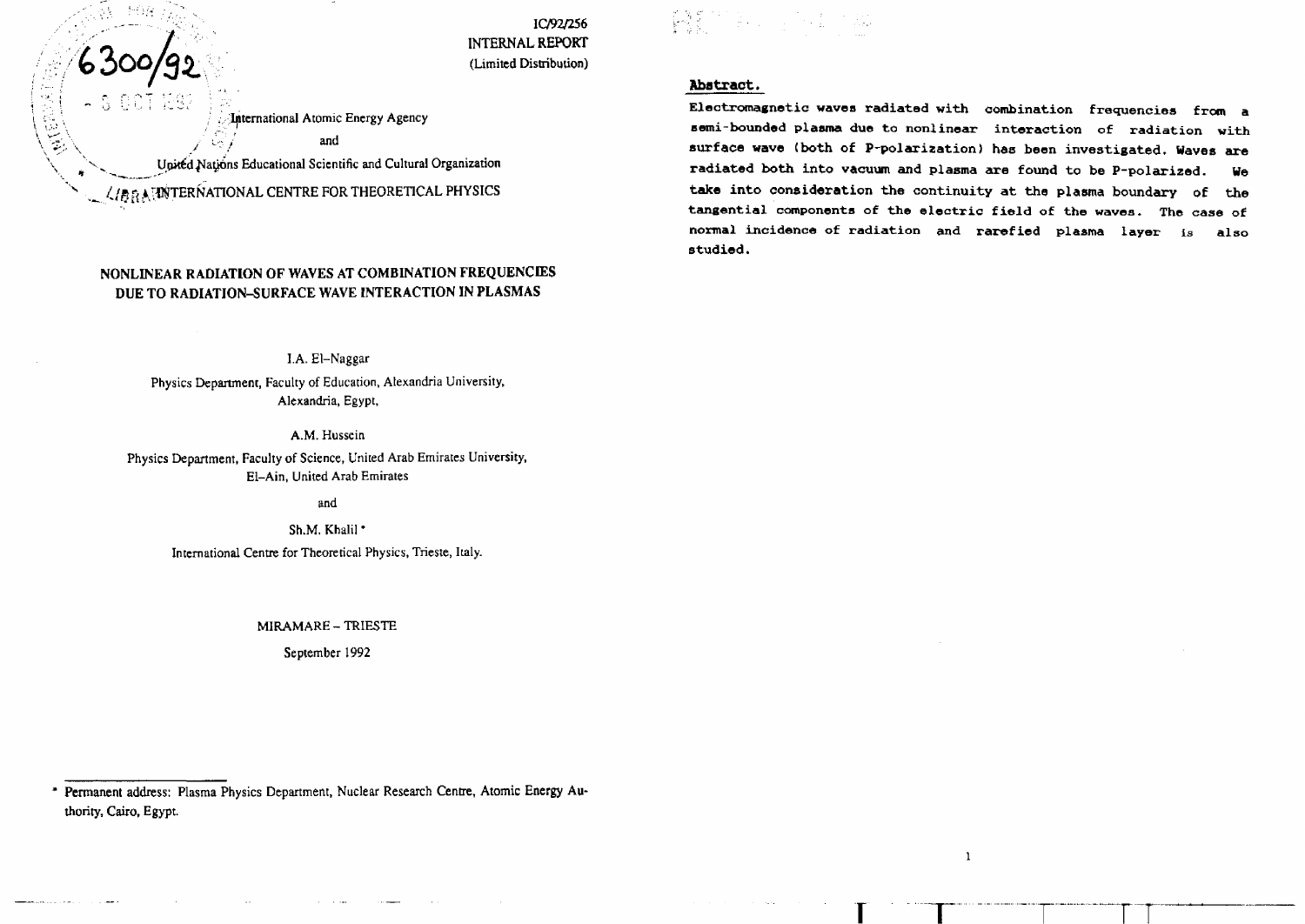### Introduation

 $\mathbf{r}$ 

 $\mathbf{I}$ 

 $\mathbf{L}$ 

Excitation of surface waves in plasmas, their propagation, and **the nonlinear phenomena accompanying their interaction with** electromagnetic waves has shown recently a great interest in connection with, e.g., the generation and amplification of radio waves, the appearance of new methods for optical spectroscopy of condensed media intended for research on surfaces, interfaces and thin films [1,2].

One of the simplest examples of nonlinear interaction of slow waves in a plasma is the interaction of electromagnetic radiation, incident onto plasma layer, with surface waves.A semi-bounded plasma is one of the simplest models of a plasma wave-guide. Interaction of surface waves at the boundary of a semi-bounded plasma has been investigated by many authors, e.g., [3,4]. In these works, the authors assumed that the tangential components of the electric field of waves with combination frequencies were continuous at the plasma boundary. However, as it follows from the results in [5,6], in general case, these electric field components are discontinuous at the plasma boundary and the results in [5,6] can be valid only by an order of magnitude.

The problem of nonlinear interaction of two P-polarized surface waves at the boundary of a semi-bounded plasma in a "homogeneous plasma-vacuum" transition layers has been investigated in [6]. While in [7] the author considered the wave generation due to nonlinear interaction of two 3-polarized waves (surface wave with an incident radiation) at a narrow inhomogeneous plasma layer.

In the present work we consider the same problem of [6,7] but with one of the interacting waves to be a radiation of P-polarization and solving accurately the equations for the fields at combination frequencies. Also we calculate the amplitude for generated waves at combination frequencies for normal incidence of radiation and plasma with low density.

 $\mathbf{2}$ 

### **STRUCTURE** OF **THE FUNDAMENTAL** FIELD3

Let a P-polarized radiation fall from a vacuum on a semi-bounded plasma of width  $d$  to interact with a surface wave along the y-axis. Field components of interacting waves are :

$$
\left\{ \frac{1}{E_{1,2}} , \frac{1}{H_{1,2}} \right\} = \left\{ E_{(1,2)} \times , E_{(1,2)} \times , H_{(1,2)2} \right\}
$$

where,  $1.2$  indicate surface wave and radiation respectively. The unperturbed plasma density  $n<sub>n</sub>$  will have the profile

$$
n_0 = \begin{cases}\n0 & ; \text{ at } x < 0 \\
n_0 & ; \text{ at } 0 \le x < d \\
\text{const. } ; \text{ at } x > d\n\end{cases}
$$
\n(1)

For cold plasma, and in the hydrodynamics approximation the wave propagation is described by:

$$
\vec{\nabla} \times \vec{E} = -\frac{1}{C} \frac{\partial \vec{R}}{\partial t} , \quad \vec{\nabla} \times \vec{B} = \frac{1}{C} \frac{\partial \vec{E}}{\partial t} + \frac{4\pi}{C} \vec{J}
$$
 (2)

$$
\vec{J} = -e \left( n_o + n \right) \vec{V} , \quad \frac{\partial n}{\partial t} + \nabla \left[ \left( n_o + n \right) \vec{V} \right] = 0 \tag{3}
$$

$$
\frac{\partial \overline{\mathbf{V}}}{\partial t} + (\hat{\mathbf{V}}, \hat{\overline{\mathbf{V}}}) \overline{\mathbf{V}} = -\frac{\mathbf{e}}{m} \left[ \overline{\mathbf{E}} + \frac{1}{C} (\overline{\mathbf{V}} \times \overline{\mathbf{H}}) \right]
$$
(4)

**where all terms have their usual meanings.**

**In the linear approximation, the electxomagnetic fields of the interacting waves can be represented by:**

$$
\left\{\mathbf{\vec{E}}(\mathbf{\vec{r}},t) : \mathbf{\vec{H}}(\mathbf{\vec{r}},t)\right\} \equiv \left\{\mathbf{E}_{i}(x) : \mathbf{H}_{i}(x)\right\} \exp\left[i\left(k_{i}y - \omega_{i}t\right)\right] + \left\{\mathbf{E}_{i}(x) : \mathbf{H}_{i}(x)\right\} \exp\left[i\left(k_{i}y - \omega_{i}t\right)\right] + C.C. \quad (5)
$$

**and from (2-4) we get the following field solutions in the linear approximation :**

$$
\mathbf{E}_{(1,2)X} = \frac{N_{1,2}}{\epsilon_{1,2}} \mathbf{H}_{(1,2)Z} \cdot \mathbf{E}_{(1,2)Y} = -i \frac{C}{\omega_{1,2}\epsilon_{1,2}} \mathbf{H}_{(1,2)Z} \tag{6}
$$

 $\overline{3}$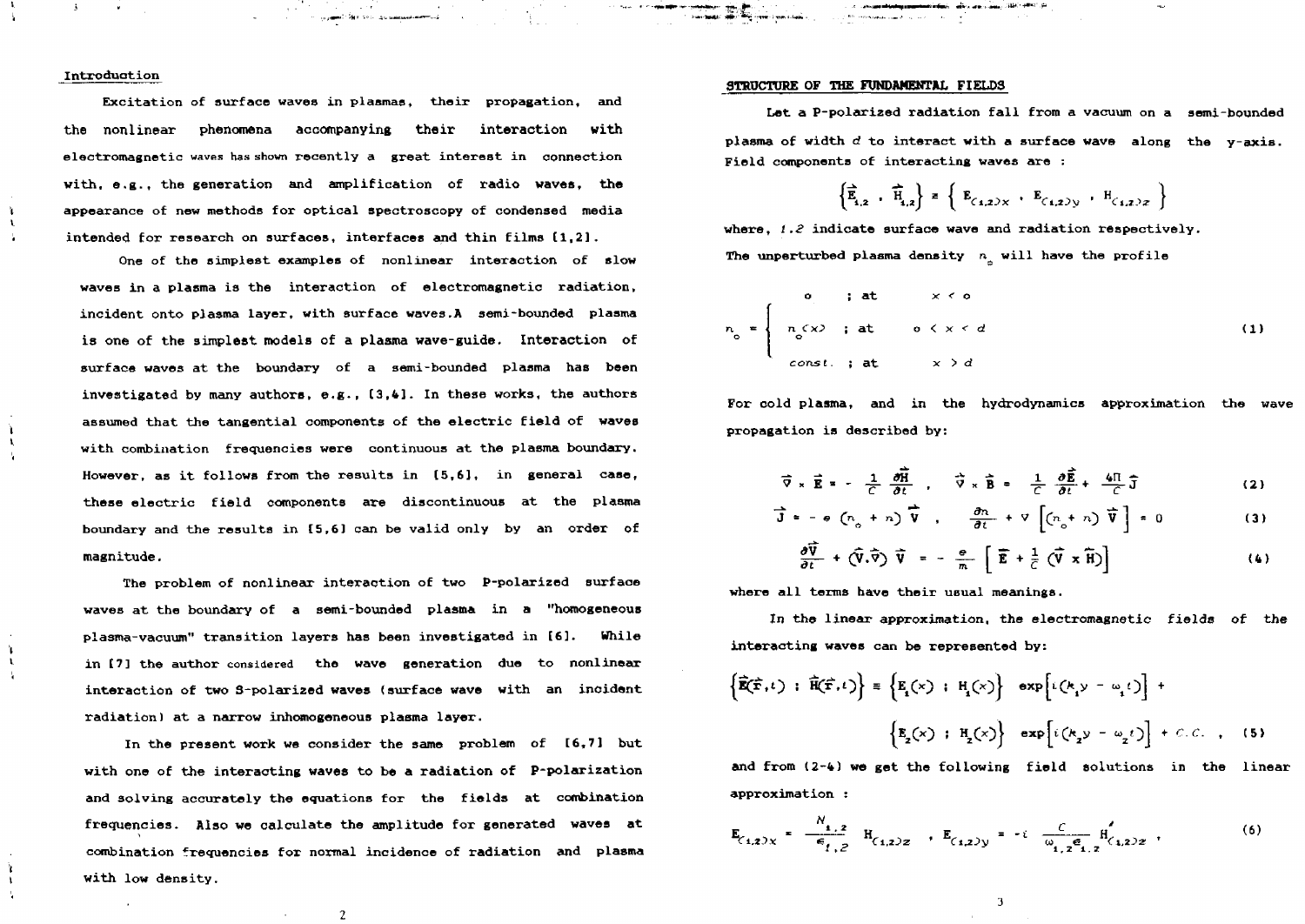$$
H_{1z}(x) = H_{1z} \exp(\kappa_{10} x) : H_{2z}(x) = H_{2z} \left[ \exp(i\kappa_{20} x) - \alpha \exp(-i\kappa_{20} x) \right],
$$
  
at  $x \le 0$  (7)

$$
\mathbf{E}_{1x} = -\frac{N_1}{\epsilon_1} \mathbf{H}_{10} , \quad \mathbf{E}_{1y} = -i \frac{C_{R_{10}}}{\omega_1} \mathbf{H}_{10} \quad \text{at } \mathbf{0} \le x \le \mathbf{0} \tag{8}
$$

$$
\mathbf{E}_{2x} \ge -2n_0 \frac{\epsilon_{z_0}}{\epsilon_2} \frac{\mathcal{R}_{z_0}}{\mathcal{R}_t} \mathbf{H}_{z_0} , \mathbf{E}_{z_0} * 2\mathcal{N}_z \frac{\mathcal{R}_{z_0} \mathcal{R}_{z_0}}{\mathcal{R}_z \mathcal{R}_t} \mathbf{H}_{z_0} \text{ at } 0 \le x \le a \qquad (9)
$$

**where,**

$$
N_{1,2} = \frac{k_{1,2}C}{\omega_{1,2}} , \epsilon_{1,2} = 1 - \frac{\Omega^2}{\omega_{1,2}^2}, \Omega^2 = \frac{4\pi e^2 n_o(x)}{m_e}
$$
  

$$
\chi_{10}^2 = k_1^2 - \frac{\omega_1^2}{\zeta^2} , k_{2\alpha}^2 = - (k_2^2 - \frac{\omega_2^2}{\zeta^2} \epsilon_{2\alpha}) , k_{20}^2 = - (k_2^2 - \frac{\omega_2^2}{\zeta^2}) ,
$$
  

$$
x_t = x_{2\alpha} + \epsilon_{2\alpha} x_{2\alpha} , \alpha = \frac{x_{2\alpha} - \epsilon_{2\alpha} x_{2\alpha}}{x}, \epsilon_{2\alpha} = \epsilon_{1,2} (x \ge \alpha) ,
$$

$$
\mathbf{H}_{(1,2,2)} = \frac{\partial}{\partial x} \mathbf{H}_{(1,2,2)} \cdot \frac{\partial}{\partial x} \left\{ \mathbf{H}_{(1,2,2)} \cdot \mathbf{H}_{(1,2,2)} \cdot \mathbf{H}_{(1,2,2)} \cdot \mathbf{H}_{(1,2,2)} \cdot \mathbf{H}_{(1,2,2)} \right\} = 0
$$

 $H_{10}$ and  $H_{20}$ are the amplitude of surface wave and incident radiation respectively, and  $\alpha$  is the reflection coefficient of the incident radiation from the plasma layer.

To obtain the above relations we considered that the characteristic lengths of the waves under investigation are large compared to the width of the layer, i.e.,  $x_{1,2}d \ll 1$ .

# WAVE RADIATION AT COMBINATION FREQUENCIES  $(\omega = \omega_1 + \omega_2)$

The magnetic field of waves radiated with combination frequencies  $\omega = \omega + \omega$ , in vacuum (x  $\leq$  o) and in the region of the plasma homogeneity  $(x \ge d)$  looks like :

$$
H_{\underline{z}}(x,t) = H_{0}^{'} \exp(\chi_{0}^{'} x + ky - \omega t) + C.C. , \qquad \text{at } x \leq \sigma \qquad (10)
$$
  

$$
H_{\underline{z}}(x,t) = H_{0}^{'} \exp(\chi_{0}^{'} x + ky - \omega t) + C.C. , \qquad \text{at } x \geq d \qquad (11)
$$

**where,**

$$
x'^{2} = \frac{\omega^{2}}{\zeta^{2}} \epsilon'_{a} - k^{2}, \ \kappa_{0}'^{2} = \frac{\omega^{2}}{\zeta^{2}} - k^{2}, \ k = k_{1} + k_{2}
$$

$$
\epsilon' = 1 - \frac{\Omega^{2}}{\omega^{2}}, \ \epsilon'_{a} = \epsilon'(x \geq a) ,
$$

 $H_{\rm{qand}}$   $H_{\rm{qare}}'$  constant w.r.t  $r$ , and represent the amplitudes of **generated waves at regions**  $x \leq o$  and  $x \geq d$  respectively. Following the methods used in**15**,**6], the values of these amplitudes are obtained:**

$$
\mathbf{H}_{o}^{\prime} = \frac{1}{\kappa_{t}^{\prime}} \left[ i \epsilon_{a}^{\prime} \int_{0}^{\alpha} \mathbf{P}(\mathbf{x}) dx + \kappa_{a}^{\prime} \int_{0}^{\alpha} \epsilon_{a}^{\prime} dx \int_{0}^{\alpha} \mathbf{P}(\mathbf{x}^{\prime}) dx^{\prime} \right]
$$
 (12)

$$
H_a^{\prime *} = H_0^{\prime} - \int_0^a \epsilon_a^{\prime} dx \int_0^x P(x^{\prime}) dx^{\prime}
$$
 (13)

where, 
$$
\kappa_t^{\prime} = \kappa_a^{\prime} + \epsilon_a^{\prime} \kappa_b^{\prime}
$$
 and  
\n
$$
P(x) = \frac{1}{\epsilon} \left[ curl \frac{4\pi \vec{J}}{\epsilon_a^{\prime}} \right];
$$
\n
$$
\omega_t \vec{J} = -i \frac{e}{\pi \omega_b \omega_z} \left[ \frac{\Omega^2}{\omega} grad(\vec{E}_1 \cdot \vec{E}_2) + \frac{\vec{E}_1}{\omega_z} div(\Omega^2 \vec{E}_2) + \frac{\vec{E}_2}{\omega_1} div(\Omega^2 \vec{E}_1) \right]_z
$$
\n(15)

It is clear from (11)-(15) that waves with combination frequencies are radiated, with P-polarization, into vacuum when  $-\frac{K^2c^2}{2} < 1$ , and into plasma and vacuum when  $-\frac{K^2c^2}{2} < \epsilon$  provided that  $\omega_{1,2}$  > o and  $k_1k_2$ < o.

Using  $(8)$ , $(9)$ , $(14)$ , $(15)$  into  $(12)$ , $(13)$  we obtain the following expressions for  $H_{\alpha}$  and  $H_{\alpha}$ :  $H_0 = \mathcal{A}_1(\mathcal{A}_2 + \chi'_0 \mathcal{A}_3) H_{10} H_{20}$ ,  $H_0 = \mathcal{A}_1(\mathcal{A}_2 - \chi'_0 \frac{\epsilon'_0 \mathcal{A}_3}{\alpha_3}) H_{10} H_{20}$ , (16)

**r r 1—T**

where,

- 4

$$
s_{\mathbf{1}} = \left( \frac{2 \cdot e^{-\mathbf{C}} \cdot \mathbf{k} \cdot \mathbf{x}_{20}}{m \omega_{\mathbf{1}}^2 \omega_{\mathbf{2}}^2} \right) \left( \frac{1}{\mathbf{x}_t' \cdot \mathbf{x}_t} \right)
$$

 $\overline{\mathbf{5}}$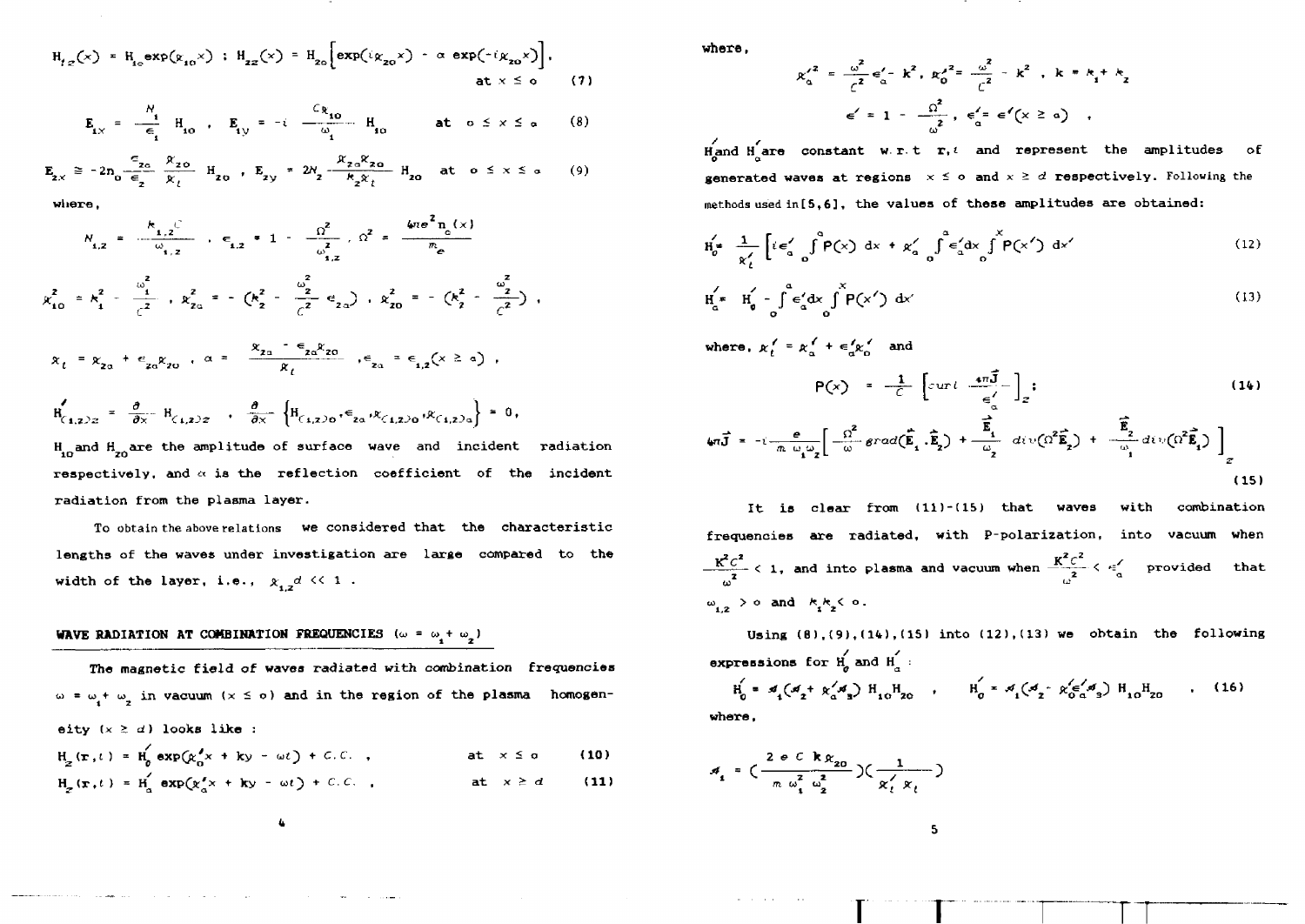$$
\mathcal{A}_{2} = \frac{\Omega^{2}(\alpha)}{\omega} \left[ \kappa_{10} \kappa_{2\alpha} + i \frac{\kappa_{1} \kappa_{2}}{\epsilon_{1\alpha}} \right] - i \kappa_{1} \kappa_{2} \epsilon_{\alpha}^{\prime} \epsilon_{2\alpha} \tilde{\Omega} ,
$$

 $a_3 = \frac{\Omega^2(a)}{k} \left[ \frac{x_{10} k_3}{\omega_2} + i \frac{k_1 k_{20}}{\epsilon_1 \omega_1} \right]$ (17)

where,

 $\ddot{\phantom{1}}$ 

$$
\widetilde{\Omega} = \frac{\Omega^2(\alpha) \omega}{\omega_1 \omega_2 \epsilon_{1\alpha} \epsilon_{2\alpha}} - \frac{\omega_1^3 \ln \epsilon_{1\alpha}}{(2\omega_1 + \omega_2)(\omega_1 - \omega_2)} + \frac{\omega_2^3 \ln \epsilon_{2\alpha}}{(2\omega_2 + \omega_1)(\omega_2 - \omega_1)} + \frac{\omega_1^3 \ln \epsilon_{2\alpha}}{(2\omega_2 + \omega_1)(\omega_2 - \omega_1)}
$$

$$
(z\omega_1 + \omega_2)(\omega_1 + z\omega_2)
$$
  
If we consider the case of normal incidence of P-polarized waves  
( $k_1 = 0$ ), and for a rarefied plasma,

$$
(\tfrac{\Omega}{\omega_{_{1,2}}}: \tfrac{\Omega}{-\omega_{_{\!}}})\ll 1,
$$

can derive the following expressions for the amplitudes of generated waves radiated at vacuum and plasma :

$$
H_0' = \mathcal{A}_4 \left[ x_{10} \left( \frac{\omega_2}{\omega} \right) + i \left( \frac{\omega_2}{\omega_1} \right) \right] H_{10} H_{20} \qquad H_0' = \mathcal{A}_4 \left[ x_{10} \left( \frac{\omega_2}{\omega} \right) - i \left( \frac{\omega_2}{\omega_1} \right) \right] H_{10} H_{20}
$$
\n(18)

where,

×.

 $\mathbf{k}$  $\mathbf{V}$ 

$$
d_4 = \frac{e k_1 \Omega^2 (a)}{2 m \omega_1^2 \omega_2^2 (\omega^2/c^2 - k_1^2)^{1/2}}
$$

### **CONCLUSIONS**

In our treatment **we considered a semi-bounded plasma, which represent the simplest model for a plasma wave-guide. In this model plasma is inhomogeneous in some regions along** x-direction  $(0 \le x \le d)$ , and accordingly the wave vector projection onto this **direction falls into** a continuous **value , i.e. , the concept of wave**

vector looses, strictly speaking, its sense. This increases the possibility of nonlinear interaction of waves. This also can be applied to the case of slow waves propagating along plasma waveguides.

In this work, as seen from (16) and (19), due to nonlinear wave interaction, a P-polarized waves are radiated with higher intensity in the vacuum than in the plasma  $(H_1 > H_2)$ , even for normal incidence O a. **of radiation. On the otherhand, waves are not emitted for normal** incidence of S-polarized waves [7].

**incidence of S-polarized waves [7]. It is also clear from (16)-(18) that the amplitudes of generated waves at combination frequencies are strongly dependent on** the **plasma density distribution over the layer thickness.**

**are caused by the initia l perturbation and not sustained by** an **external source, their energy turns into the energy of the plasma's longitudinal oscillations in the region where <= (x) =\* 0 during time of** order  $(k_d \omega)^{-1}$  [4]. Besides the changing of amplitudes of surface waves **at the expense of wave radiation at** combination frequencies, **under the conditions of applicability of a weakly nonlinear approximation [5], is much slower. Therefore, in our case, a3 in [61, it makes no sense to study** the dependence of the amplitudes of the **surface waves on time** associated with the nonlinear interaction of these waves.

#### ACKNOWLEDGMENTS

One of the authors (S.M.K.) would like to thank Professor Abdus Salam, the International Atomic Energy Agency and UNESCO for hospitality at the International Centre for Theoretical Physics, Trieste, Thanks are also due to Professor M. Hassan (TWAS, Trieste, Italy) for valuable discussions and advice.

6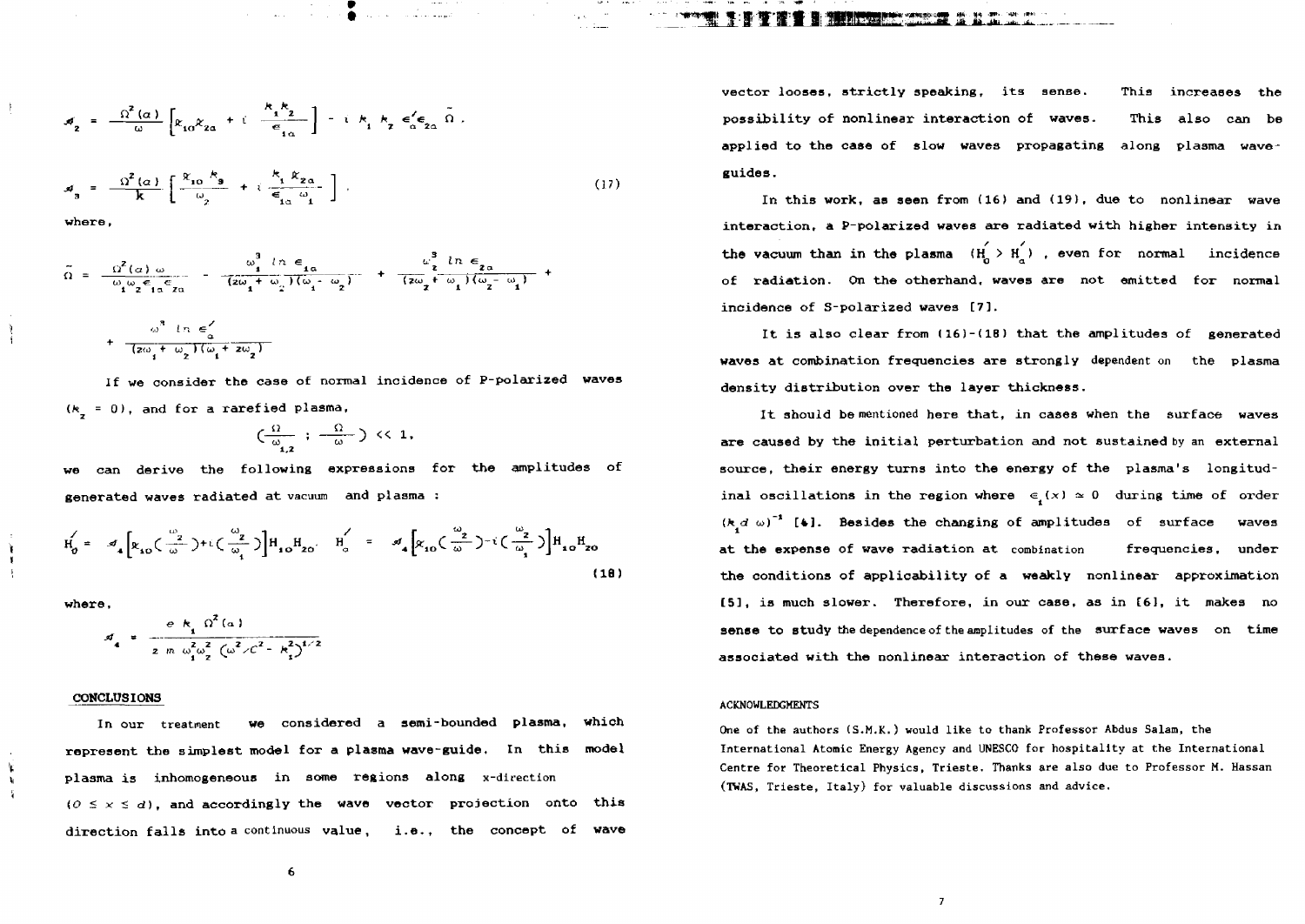## REFERENCES

- tl] V.H. Agranovich and D.L. Mills (eda.), ELECTROMAGNETIC WAVES OF SURFACES AND INTERFACES, Elsevir, New York (1982).
- [2] R.B. White and F.F. Chen, Plasma Physics, 16, 565 (1974).
- t3] Ya.R. Alankyan, Sov. Phya. Tech. Phys., 11, 188 (1966).
- [4] V.V. Dolgopolov and A.Ya Omel'chenko, Sov. Phys. (JETP), 31, 741 (1970)
- [5] A.R. Barakat, V.V. Dolgopolov and N.M. El-Siragy, Plasma Physics, 17, 89 (1975).
- [6] V.V. Dologopolov, I.A. El-Naggar, A.M. Hussein and Sh.M. Khalil, Physica, B3C, 241 (1976).
- [7] A.M. Hussein, Physics Letters, 38A, 249 <19B0).

**T** • r **T**